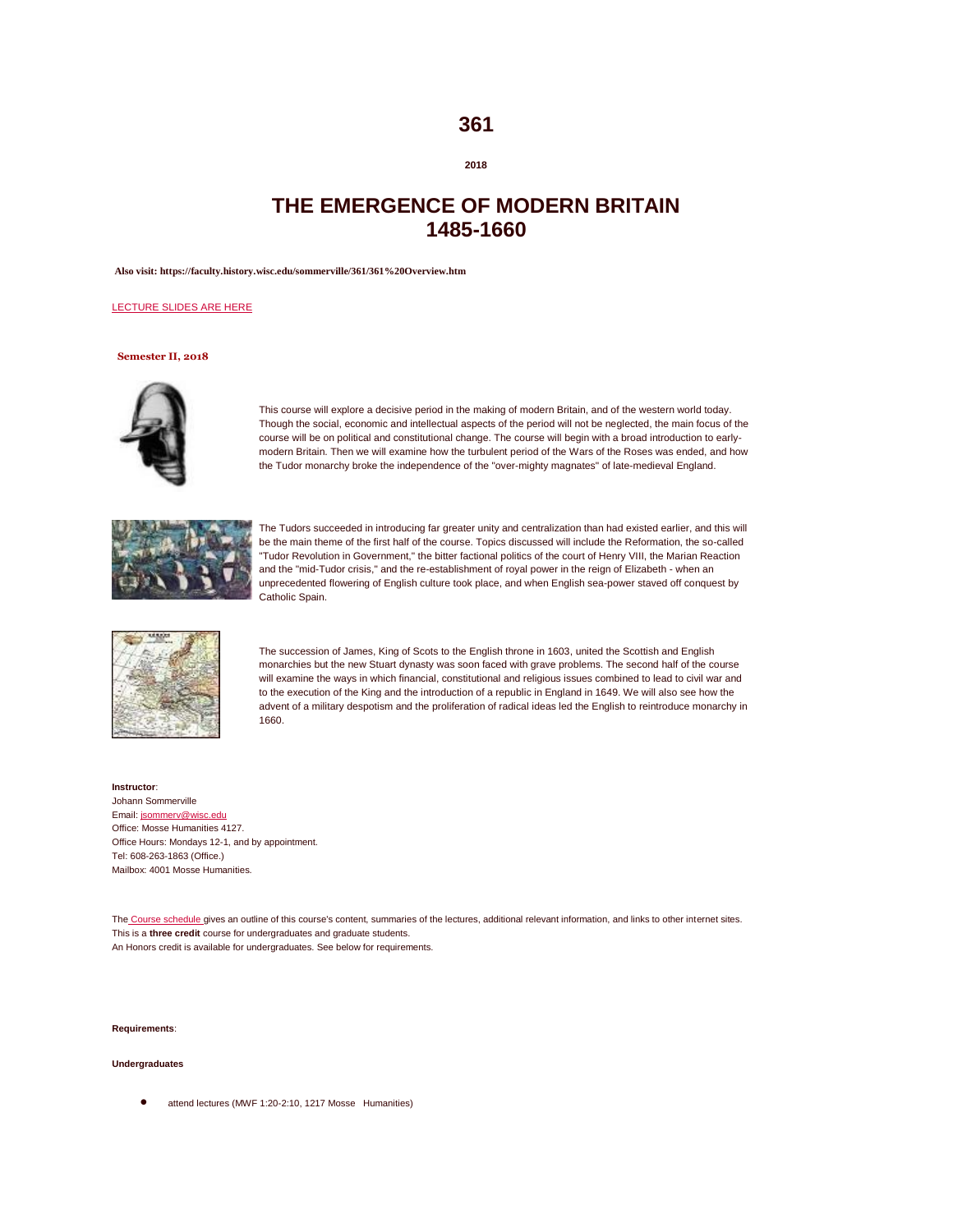- do the required course reading.
- and explore the material on this site by clicking the hyperlinks (starting with Course schedule.)

### There are two [midterms](http://faculty.history.wisc.edu/sommerville/Administrative/essays.htm#BlueBooks) (in class on 3/2 and 4/11,) and a final (7:45AM, Monday 5/7, **place to be announced**)

**Honors students** will do a term paper of 5-6 pages, double-spaced, 10-12 point font; include a list of books and articles you use (due 5/4); the paper should cite at least two sources (books or articles) in addition to the course reading (you could tr[y here](https://faculty.history.wisc.edu/sommerville/831/831%20General%20&%20Topics.htm) for reading suggestions; and/ or use thi[s search engine\)](http://www.rhs.ac.uk/bibl/bibwel.asp) You can arrange a topic with me, or else write on one of these questions: (1) "The Reformation under Henry VIII was forced on a reluctant population by a greedy and unscrupulous government": what can be said for and against this thesis?: (2) was there a "mid-Tudor Crisis" between about 1540 and 1560?; (3) What problems faced Queen Elizabeth I and how successful was she in overcoming them?; (4) Why did Civil War break out in England in 1642?

#### **Graduate students:**

Do 2 term papers (12-15 pp. including notes and bibliography; due 3/23 and 5/4; worth 50% each.) Topics by arrangement.

## **Reading**

### Required Texts:

(1) Susan Brigden, *New Worlds, Lost Worlds: the Rule of the Tudors 1485-1603*; Paper; Penguin; 2002 (ISBN-10: 0142001252 or ISBN-13: 978-0142001257.) This is the main textbook for the first half of the course.

(2) Mark Kishlansky, *A Monarchy Transformed: Britain 1603-1714*; Paper; Penguin; 1997 (ISBN-10: 0140148272 or ISBN-13: 978-0140148275 .) Read the first nine chapters. This is the main textbook for the second half of the course.

## **NOTE ON READING ASSIGNMENTS: for detailed reading assignments see the course SCHEDULE below.**

Also read the material and follow the links in the pages on this site, beginning with th[e Course schedule.](http://history.wisc.edu/sommerville/361/361%20Overview.htm#SCHEDULE) Those who are interested could also consult the much larger book list [here](http://faculty.history.wisc.edu/sommerville/831/831%20General%20&%20Topics.htm) - - and thi[s search engine](http://www.rhs.ac.uk/bibl/bibwel.asp) . A good collection of biographies is available online through Memorial Library in the Oxford Dictionary of National Biography . **How much are the exams (etc.) worth:** 

#### **Undergraduates**:

3 credit: each midterm 25%; final 50%. 3 credit Honors: 25% Honors paper; 37.5% final; 18.75% each midterm

#### **Important Information**:

This course meets as a group for 350 minute sessions per week and carries the expectation that you will spend an average of 2 hours outside of class for each class period. In other words, in addition to class time, plan to allot an average of 6 hours per week for reading, writing, preparing for discussions, and/or studying for quizzes and exams for this class.

| <b>SCHEDULE</b>                               |
|-----------------------------------------------|
|                                               |
|                                               |
|                                               |
|                                               |
| Introduction:                                 |
| (i) Basic factors                             |
| (ii) Economy and society                      |
| (iii) Government                              |
| READING: Brigden: Prologue and ch. 1.         |
|                                               |
| The foundation of Tudor England:              |
| (i) The Wars of the Roses and their aftermath |
| (ii) Henry VII                                |
|                                               |
|                                               |
| READING: Brigden: ch. 2-3.                    |
|                                               |
| <b>Henry VIII and Wolsey</b>                  |
|                                               |
|                                               |
| Henry VIII and the Reformation:               |
|                                               |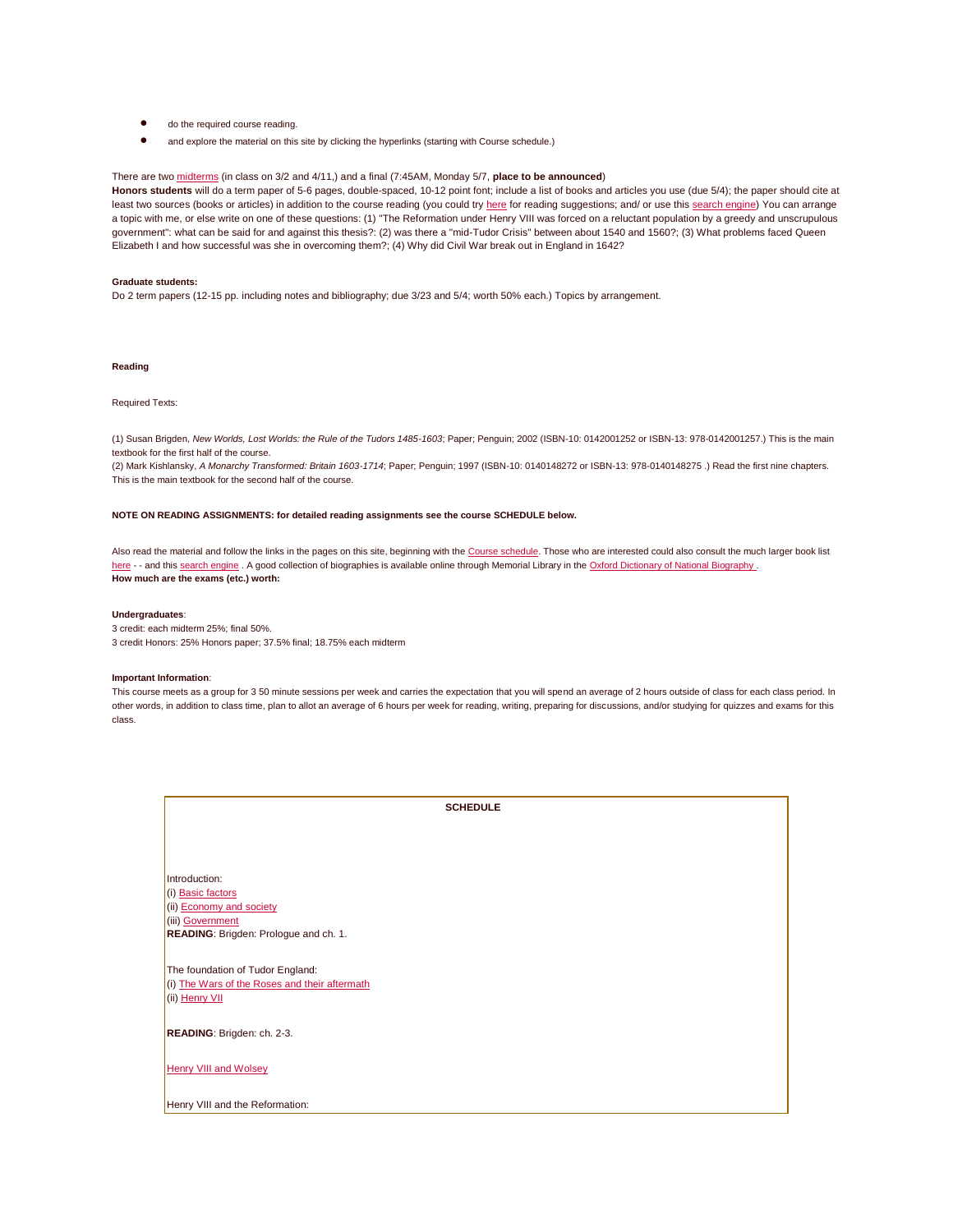(i[\) from above](http://faculty.history.wisc.edu/sommerville/361/361-07.htm) (ii[\) from below](http://faculty.history.wisc.edu/sommerville/361/361-08.htm) (iii[\) the monasteries](http://faculty.history.wisc.edu/sommerville/361/361-09.htm)

**READING**: Brigden: ch. 4.

Henry VIII - [government and society](http://faculty.history.wisc.edu/sommerville/361/361-10.htm)

**READING**: Brigden: ch. 5.

Edward VI and: (i) [Somerset](http://faculty.history.wisc.edu/sommerville/361/361-11.htm) (ii[\) Northumberland](http://faculty.history.wisc.edu/sommerville/361/361-12.htm)

**READING**: Brigden: ch. 6.

[Mary](http://faculty.history.wisc.edu/sommerville/361/361-13.htm)

[The reign of Elizabeth](http://faculty.history.wisc.edu/sommerville/361/361-14.htm)

## **FIRST MIDTERM IN CLASS 3/2 (FRIDAY)**

**READING**: Brigden: ch. 7-8.

Elizabethan:

(i[\) Government](http://faculty.history.wisc.edu/sommerville/361/361-15.htm) (ii[\) Parliaments](http://faculty.history.wisc.edu/sommerville/361/361-16.htm) (iiI[\) Puritanism](http://faculty.history.wisc.edu/sommerville/361/361-17.htm)

(iv[\) Catholicism](http://faculty.history.wisc.edu/sommerville/361/361-18.htm)

**READING**: Brigden: ch. 9-10.

**SPRING BREAK: 03/24-04/01**

[Elizabethan exploration and foreign policy](http://faculty.history.wisc.edu/sommerville/361/361-19.htm)

**READING**: Brigden: ch. 11; Epilogue.

[Stuart England 1603-1642](http://faculty.history.wisc.edu/sommerville/361/361-20.htm)

**READING**: Kishlansky ch. 1.

Jacobean England: (i[\) the age of Salisbury](http://faculty.history.wisc.edu/sommerville/361/361-21.htm)  $(ii)$  the rule of the Howards (iii) James and Buckingham

**READING**: Kishlansky ch. 2-3.

Charles I and the crisis of 1625-9

**SECOND MIDTERM, IN CLASS 04/11 (WEDNESDAY)** 

**READING**: Kishlansky ch. 4.

[Charles I: the personal rule 1629-40](http://faculty.history.wisc.edu/sommerville/361/361-25.htm)

**READING**: Kishlansky ch. 5.